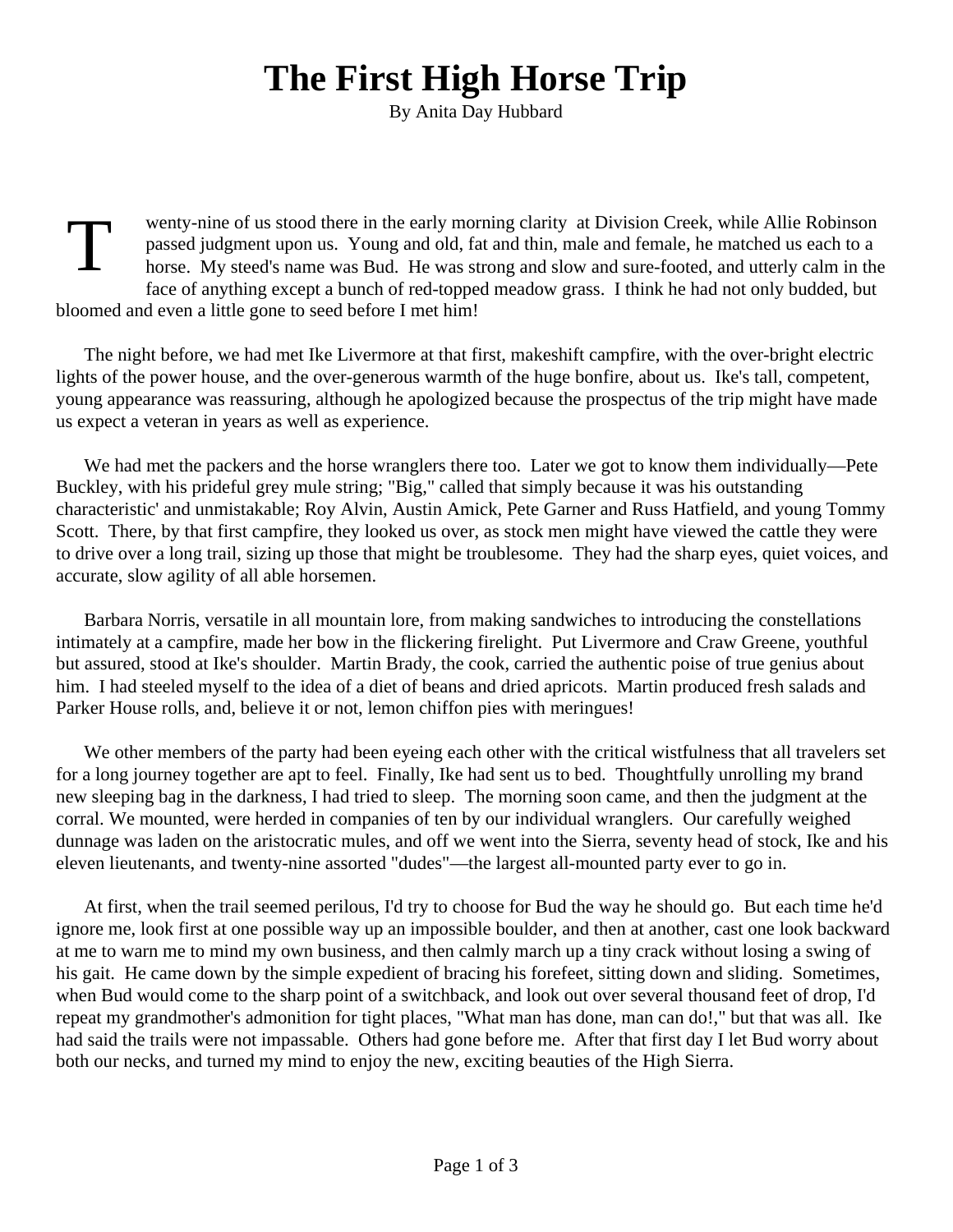Very imposing we looked, strung out over the hot sandy plain at the foot of the sharply rising red peaks, as the morning sun led us up and up, through the dust and sagebrush. Then, almost suddenly, we were in a new and sparkling world, of clean granite, with noisy cascades of crystal water, blue gentian meadows, with brilliant yellow borders of mimulus, of delicate aspens, of great twisted trees, of huge tumbled boulders and ice polished slopes that shone like glittering mirrors.

Sawmill Pass, being the first, was spectacular to my lowland eyes. The rock gardens of rosy primrose, golden mimulus and all the rest against their grey granite frame were very exciting.

That first camp at Woods Creek, is a hazy memory of cramped muscles, good food miraculously ready, stars closing down over us as night fell, and sleep coming so swiftly and deeply that the night passed between the closing and the lifting of an eyelid, with blue Vega in the purple darkness giving way to the morning sun and Ike's roaring and beating on the dishpan that it was "Time to get up, get up, get u-u-up!"

The second night, we camped on lovely Rae Lake, under a lowering sky, with a placid sunset in a frame of mountains coming like a benediction. We made camp for two nights, and began to evaluate the shortcomings of our luggage, and the individual charms of our traveling companions. Sunburn lotion, fishing tackle and advice changed hands. Muscles unlimbered. The ardent fishermen caught fish in great numbers, and Martin made magic with them on his amazing range. The campfire became a social treat, with Ike and his accordion the focal point. Little groups of boon companions drifted together as leaves in a pool.

Glen Pass will forever be to me the original setting of Wagner's "Gotterdammerung." Up the rugged reaches the whole string of riders and pack animals could be seen at once, tiny against the huge rock faces, with new peaks rising at every turn, and strange, bleak little lakes of melted snow emerald against the grey.

That night Ike told us we would go over Foresters Pass the next day. Because of his admonitions for care, we felt a new thrill. Apprehension, somewhat about for the first days, was entirely gone. Possibility of danger was a new delight.

The morning dawned with threatening thunder clouds rolling over us. Up we went, and up and up. The top of the pass was touched with mist, and the tumbled talus bleak and long to traverse. Suddenly, as though one walked through a door into space, the sheer face of the drop was under our feet. Over we went, and miraculously, there was a trail, and a good one, zigzagging down the precipice for three thousand feet into the Kern River basin. As we reached the bottom, the storm broke. Lunch was served under a billowing tarpaulin, which deluged anyone who touched the fabric. The fire was long in lighting for the tea, and we were soaked and cold and a long way from camp, but what of it? The rain stopped after a while. No one had groused or looked glum. We dried out on the way in. There wasn't a sneeze in the lot of us! When we got into camp, Ike was chopping down an enormous tree. Martin had a cauldron of his amazing soup steaming in welcome. We didn't know how they managed. We just accepted the miracle with seemly gratitude.

Milestone reared its sheer pinnacle before us, and chat night a party of rock-climbers, lithe, lightly accoutered, and I think slightly pitying us for using horses instead of our own shanks to carry us about in the crags, stopped over with us. Norman Clyde, fabulous figure of the mountains, showed up with his pack that weighed eighty-five pounds, striding along as lightly as a woman with a new fur stole. He told us stories that made our little de luxe adventuring with the saddle horses and pack mules, along known and well marked trails, seem little more than a canter through the park. They sang for us, and did justice to Martin's art. Claire Rutledge accepted an invitation to climb Milestone and vindicated the prowess of the High Horsemen by keeping up with the best of them. We heard about it that next campfire.